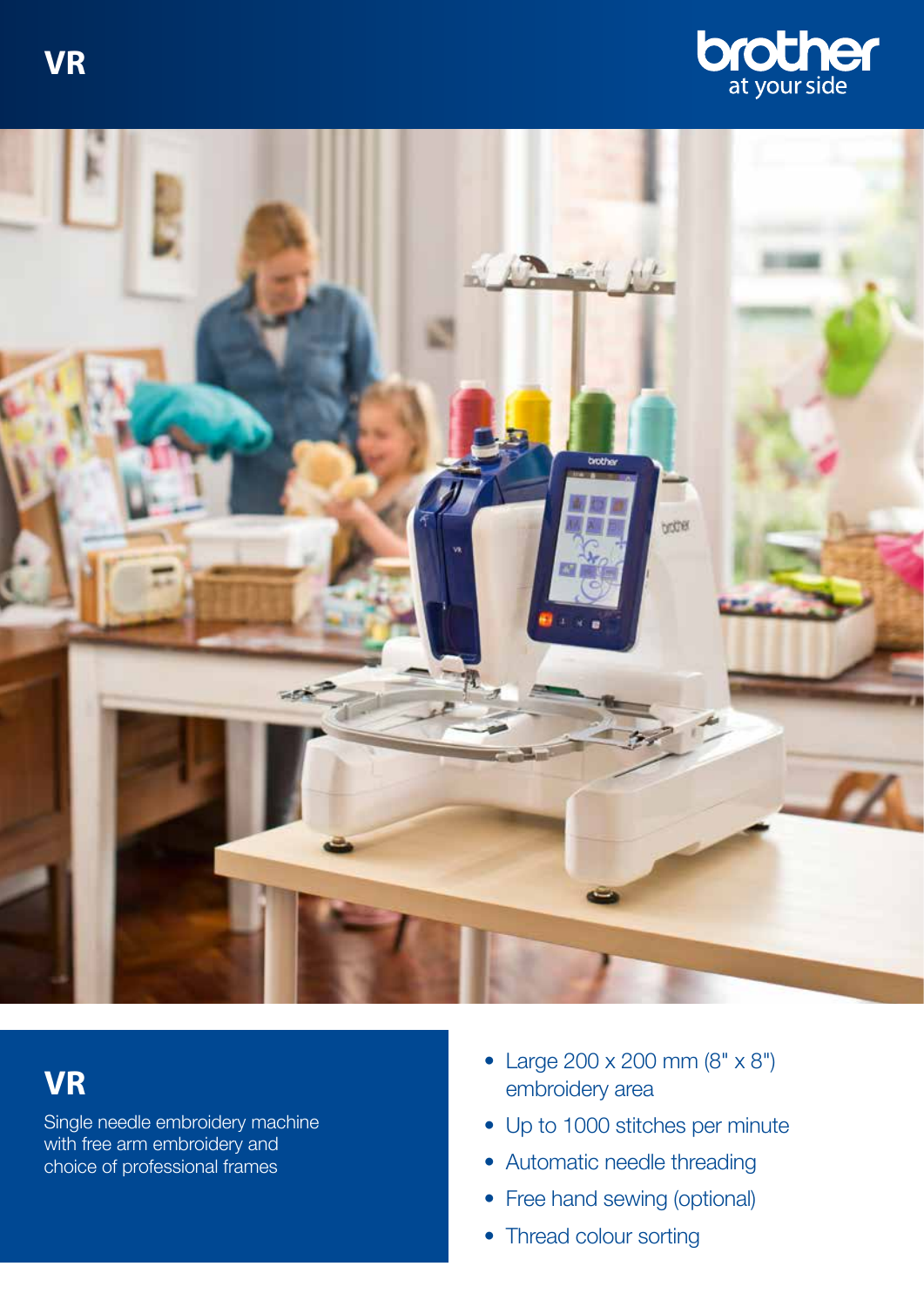

## The VR is our first single needle embroidery machine with free arm embroidery

The VR is a completely new concept in embroidery. For the first time, hobbyists and enthusiasts can buy a machine that combines commercial features and functionality, with easy-to-use technology and advanced levels of customisation. All in the comfort of your own home.

Take on large projects using the 200 x 200 mm (8" x 8") embroidery area, giving you the creative space to design without limits.

The thread colour sorting function allows fewer colour changes which can significantly reduce the time taken to complete a multi-colour embroidery.

Our new concept machine brings all the features of a small enterprise machine into your craft room.

### **Key features**

- 
- 
- 
- LED needle position pointer
- 3 year warranty

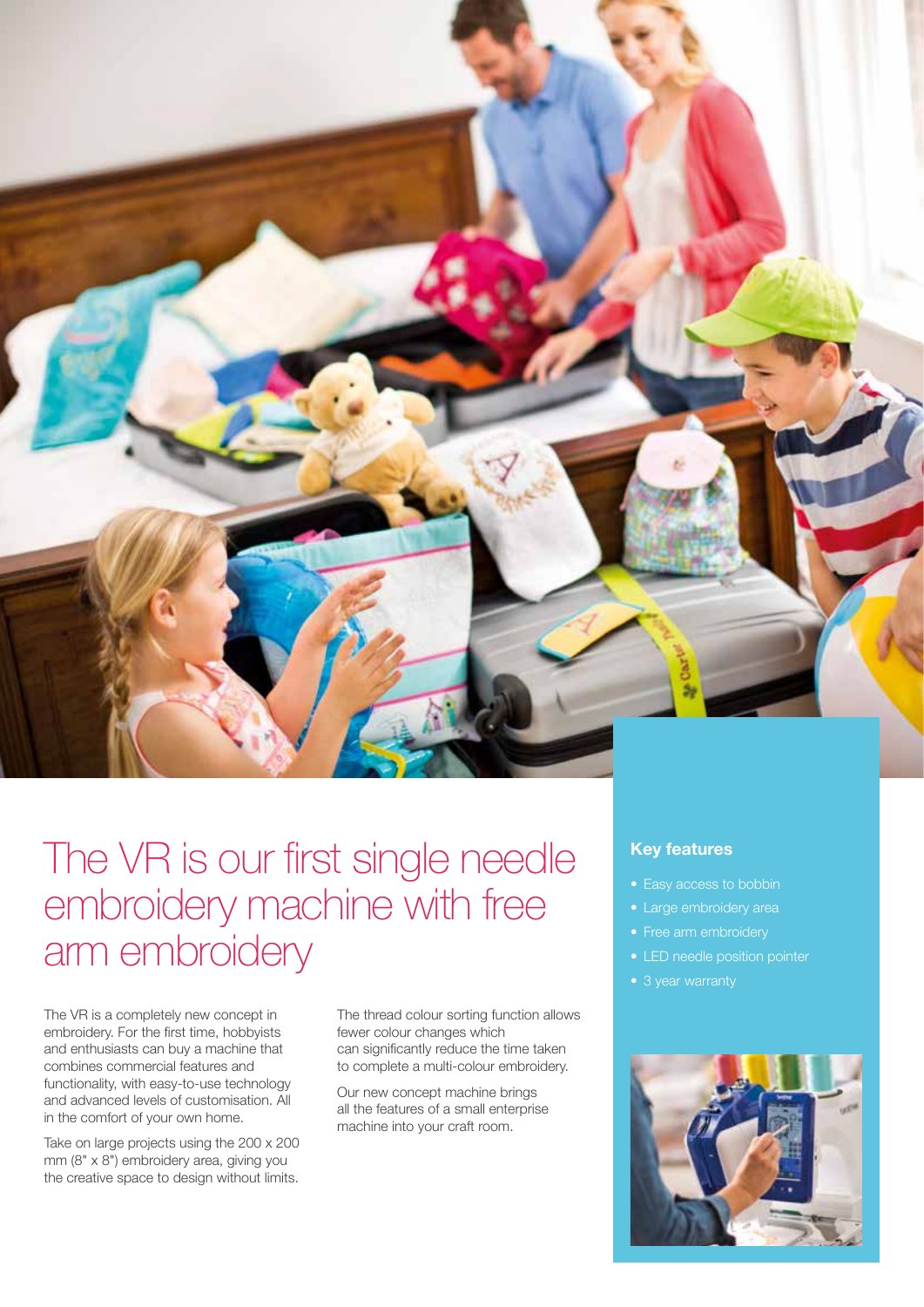# Advancing creativity

The VR gives you the tools to unlock your embroidery potential. Its unrivalled combination of features and functionality allows you to truly unleash your creativity, bringing increased levels of efficiency and individuality to your work.

The smooth VR delivers up to 1000 stitches per minute with zero compromise on quality. The 200 x 200 mm (8" x 8") embroidery area allows you to take on large and complex designs in confidence, without the need to re-hoop.

The LED pointer helps you to achieve perfect needle placement, showing exactly where the needle will drop.

Tackle different projects with a range of frame choices as standard, including portrait and landscape options.

And what better way to appreciate your stitch work and colours than under a crisp, natural, full spectrum LED light.

Thread colour sorting means you'll make fewer colour changes, and when you do, it'll be quicker and more efficient than other single needle machines.

More creation, less work - the bobbin sensor will tell you when the thread is broken or run out. While easy access lets you change the lower bobbin without removing your project.



Cap frame shown is an additional purchase.

- 
- 
- 
- 







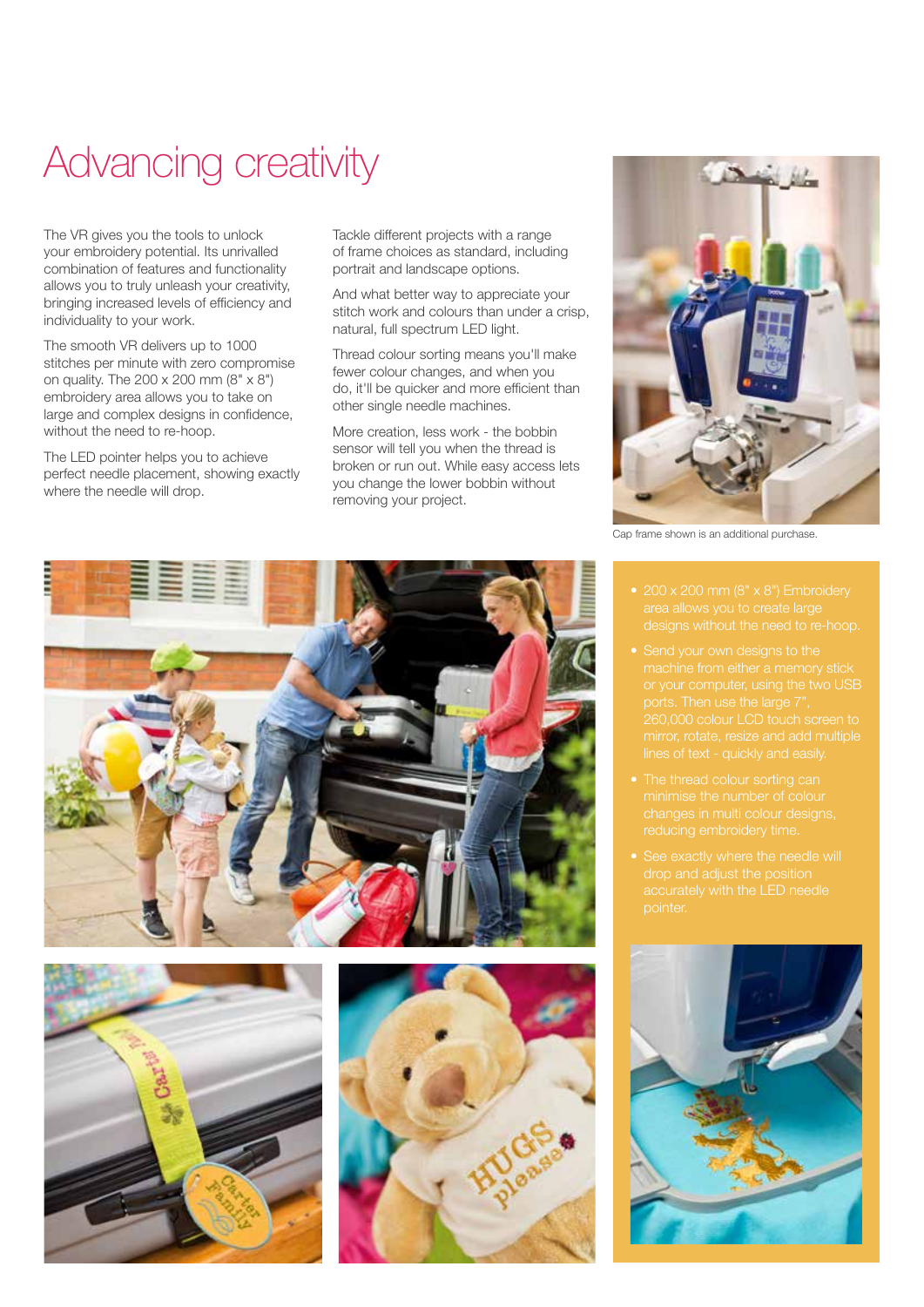# 305 built-in designs, infinite possibilities

The VR gives you out-of-the-box access to 305 built-in patterns including Vintage, Trendy and Floral Alphabet designs. Enjoy personalizing your projects with 20 built-in fonts and scroll through thread charts from leading thread manufacturers - simply choose the brand and the matching colour will be displayed.

Import your own designs through the two USB ports, allowing you to upload from a memory stick or a connected computer. Then use the large 7" colour LCD touchscreen display to mirror, rotate, resize, recolour and add multiple line lettering.

Add personal touches to items such as towels, beach bags, work clothes, sports kits and much more.

The VR gives your work a professional finish with a personal touch, allowing you the creative freedom to put your own individual designs and flare on any material.



- We listened to the embroidery community and gave the VR the popular 200 x 200 mm (8" x 8") embroidery area - great for larger
- 





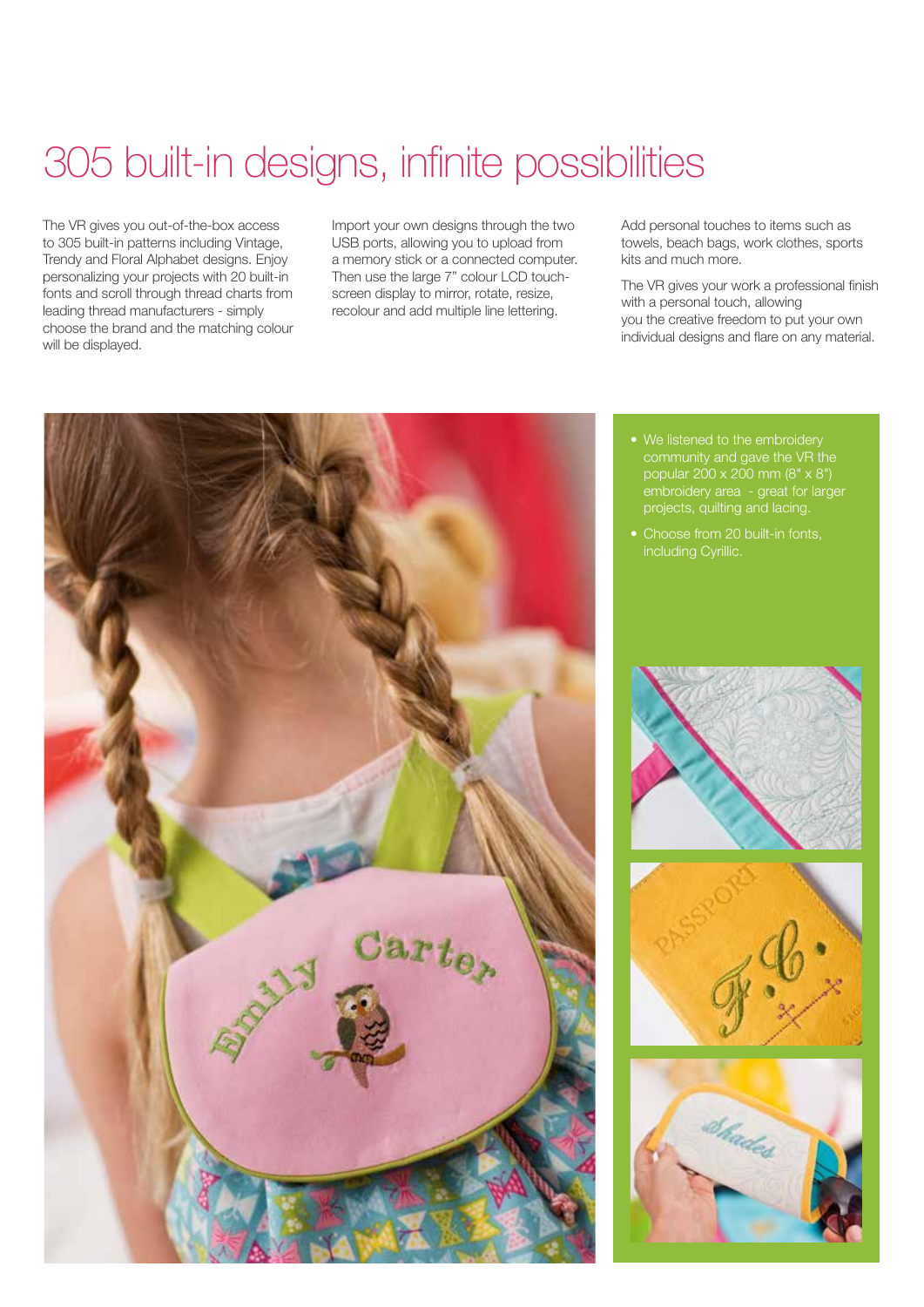#### Needle threader

Push-button needle threader makes it quick and easy to get started on your next design. Simply follow the thread guide and press the button to thread the needle.

### Built-in learning support

The built-in on screen help guides you through setup and basic operation to help you get the most from your VR.

### Upper and lower thread sensors

Upper and lower thread sensors alert you when a thread is broken or run out.

#### Multiple frame sizes

Enjoy a range of frame types and sizes, including tubular for T-shirts and towels etc.

Large frame for quilts, small portrait and landscape frames - perfect for vertical and horizontal pockets.



## Enjoy free motion embroidery and stippling (optional)



With the optional free motion embroidery kit, the VR can easily be converted into a quilting/sewing machine, enabling you to add free hand stippling designs to quilts or create your own free hand sewing designs and artwork.



- Add free motion stippling to quilts and large projects.
- Large wide table supports the fabric while stitching.



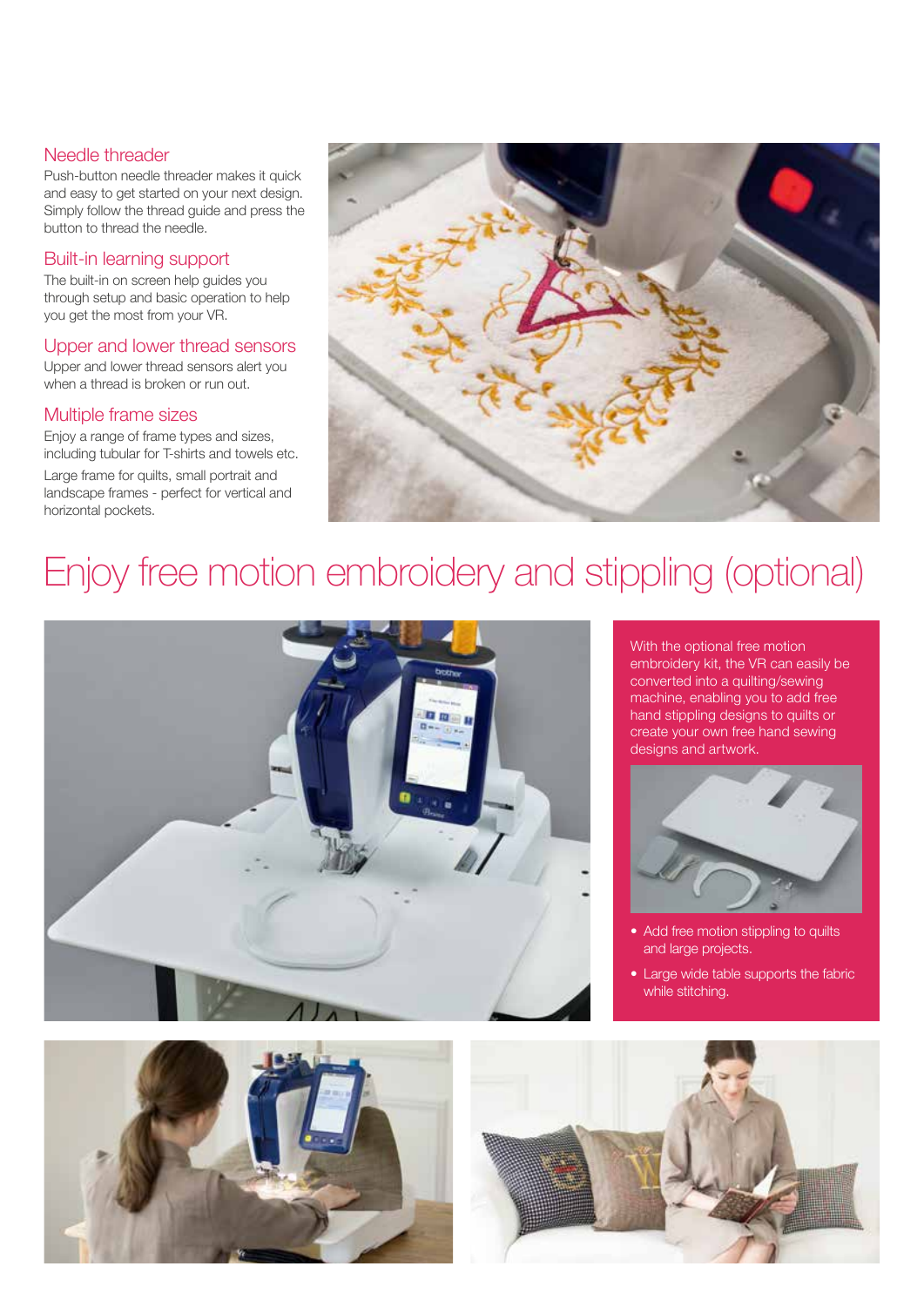## A professional finish with a personal touch

Unlock your individuality and true embroidery potential, with professional functionality in your own home - introducing the VR.

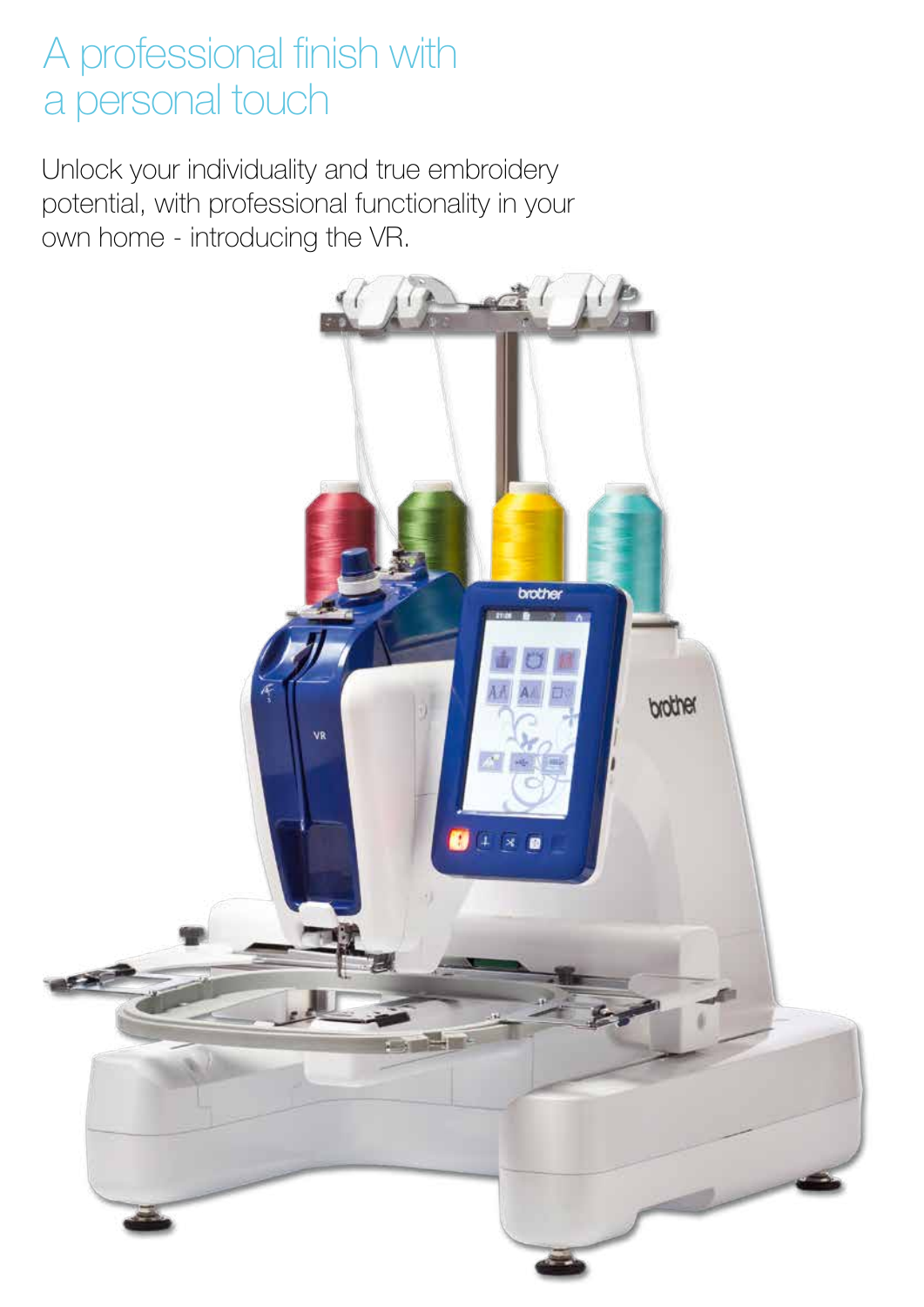## Features and functions



#### **USB ports**

Insert a USB memory stick or connect directly to your PC to send embroidery designs to the VR.



## **Large embroidery area 200 x 200 mm (8" x 8")**

Create large embroidery designs



#### **305 built-in patterns**

Wide variety of built-in designs including Greek and floral alphabets, decorative and quilt patterns.



#### **20 built-in fonts**

A wide range of built-in fonts to personalise



## **Large colour LCD touch screen**  Easily edit and adjust embroidery designs, screen.



#### **Thread colour sorting**

Adjust the order in which multi-colour embroidery designs are stitched - reducing colour changes and minimising embroidery time.



#### **Easy access to bobbin**

Easily replace the bobbin without removing



## **Multiple line text input**

Allows multiple lines of text to be entered



#### **Single colour pattern converter**  Push one button to embroider a multi-colour design in a single colour.



#### **Independent bobbin winder**

The built-in independent bobbin winder is bobbin while the machine is embroidering.



#### **Free arm embroidery**

pockets etc.



### **4 Spool thread stand**

The VR is equipped with a 4 spool thread stand. Ideal for quick thread changes.



#### **LED pointer for perfect needle positioning**

The LED pointer makes it easy to see exactly where the needle will drop. Allowing you to position jobs faster and more accurately than ever.



#### **Free motion embroidery kit (optional)**

Convert the VR into a free motion embroidery